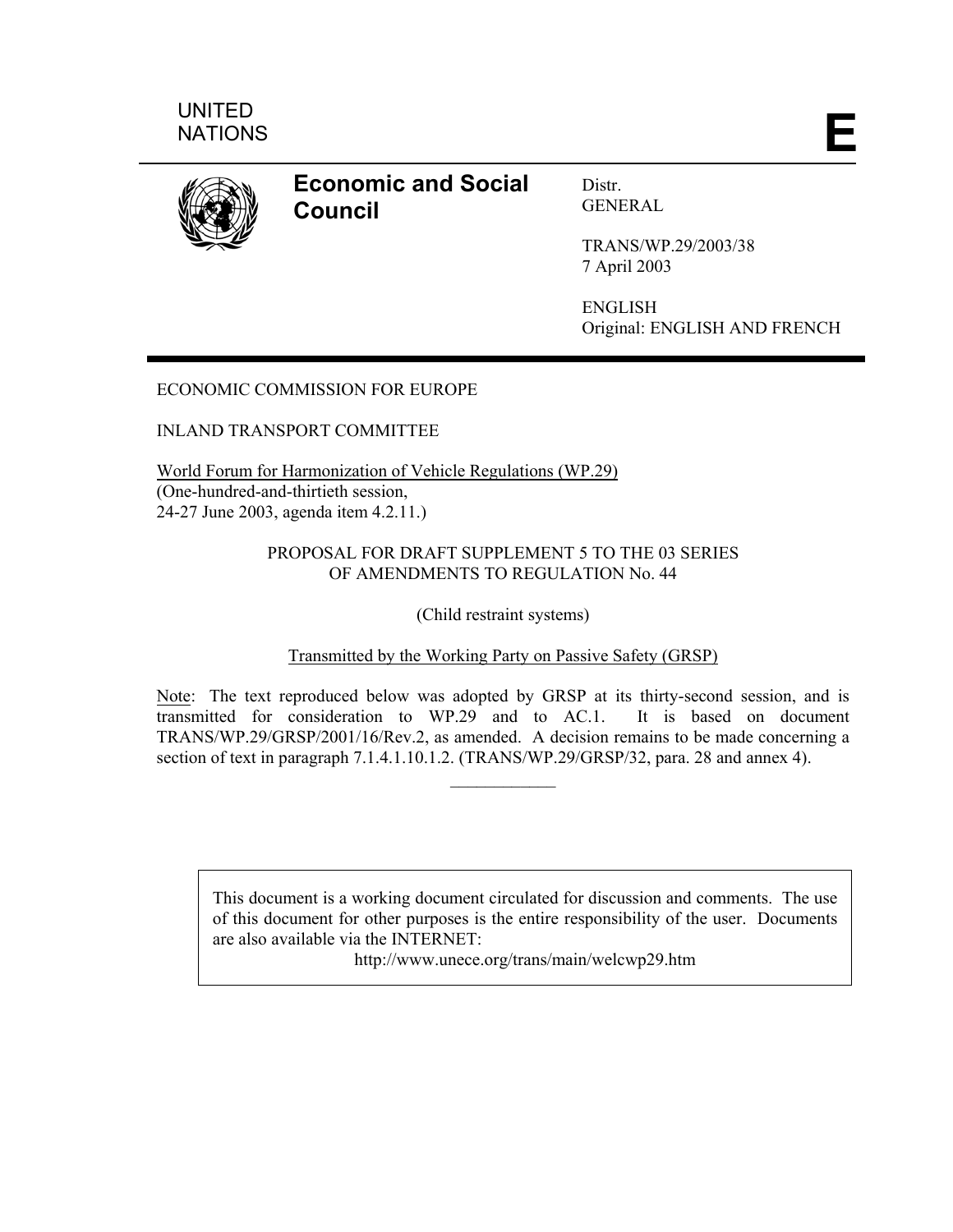Paragraph 2.1., amend to read:

"..., by limiting the mobility of the wearer's body;

 "ISOFIX" is a system for the connection of child restraint systems to vehicles which has two vehicle rigid anchorages, two corresponding rigid attachments on the child restraint system and a mean to limit the pitch rotation of the child restraint system."

Insert a new paragraph 2.1.1.6., to read:

- "2.1.1.6 ISOFIX Child restraint systems fall into 7 ISOFIX size classes described in Regulation No. 16 annex 17, appendix 2:
	- A ISO/F3: Full Height Forward Facing toddler CRS
	- B ISO/F2: Reduced Height Forward Facing toddler CRS
	- C ISO/R3: Full Size Rearward Facing toddler CRS
	- D ISO/R2: Reduced Size Rearward Facing toddler CRS
	- E ISO/R1: Rearward Facing infant CRS
	- F ISO/L1: Left Lateral Facing position CRS (carry-cot)
	- G ISO/L2: Right Lateral Facing position CRS (carry-cot)

|            | Mass group            | <b>ISOFIX</b> size category | <b>CRF</b> Fixture |  |
|------------|-----------------------|-----------------------------|--------------------|--|
|            |                       | F                           | ISO/L1             |  |
| $group\ 0$ | up to $10 \text{ kg}$ | G                           | ISO/L2             |  |
|            |                       | E                           | ISO/R1             |  |
|            | up to $13 \text{ kg}$ | $\mathcal{C}$               | ISO/R3             |  |
| group $0+$ |                       | D                           | ISO/R2             |  |
|            |                       | E                           | ISO/R1             |  |
|            | 9 to $18 \text{ kg}$  | A                           | ISO/F3             |  |
|            |                       | B                           | ISO/F2             |  |
| group I    |                       | $\mathcal{C}_{\mathcal{C}}$ | ISO/R3             |  |
|            |                       |                             | ISO/R2             |  |

Paragraph 2.1.2.1., amend to read:

"2.1.2.1. A "universal" category for use as specified in paragraphs 6.1.1., 6.1.3.1. and 6.1.3.2. on most vehicle seat positions, and in particular those which have been assessed according to Regulation No. 16 - as being compatible with such a category of child restraint."

Insert new paragraphs 2.14.2. to 2.14.5., to read:

"2.14.2. "ISOFIX low anchorage" means one 6 mm diameter rigid round horizontal bar, extending from vehicle or seat structure to accept and restrain an ISOFIX child restraint system with ISOFIX attachments.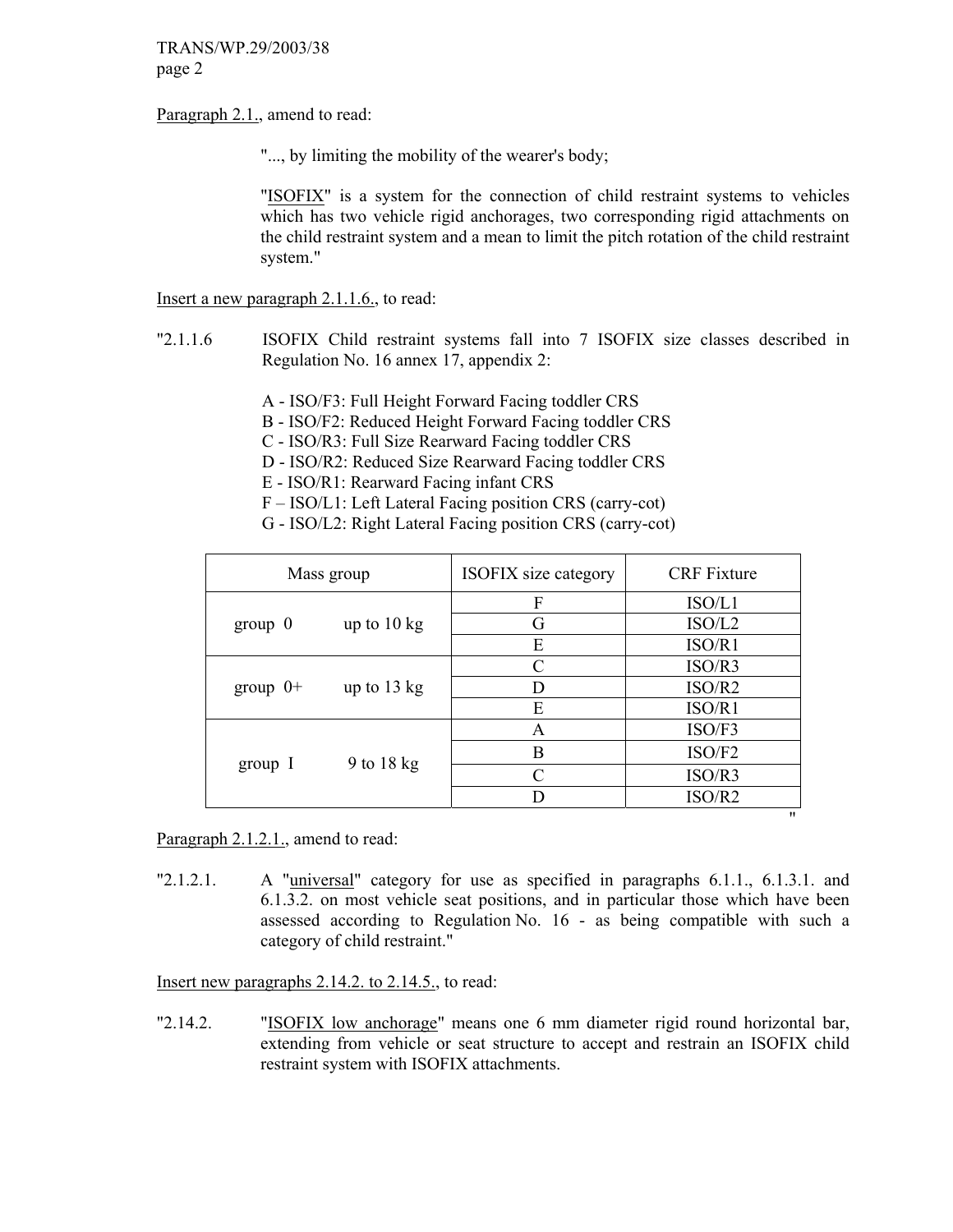- 2.14.3. "ISOFIX anchorages system" means a system made up of two ISOFIX low anchorages fulfilling the requirements of Regulation No. 14 which is designed for attaching an ISOFIX child restraint system in conjunction with an anti-rotation device.
- 2.14.4. "Anti-rotation device"
	- a) An anti-rotation device for an ISOFIX universal child restraint system consists of the ISOFIX top-tether.
	- b) An anti-rotation device for an ISOFIX semi-universal child restraint system consists of either a top tether, the vehicle dashboard or a support leg intended to limit the rotation of the restraint during a frontal impact.
	- c) For ISOFIX, universal and semi-universal, child restraint systems the vehicle seat itself does not constitute an anti-rotation device.
- 2.14.5. "ISOFIX top tether anchorage" means a feature fulfilling the requirements of Regulation No. 14, such as a bar, located in a defined zone, designed to accept an ISOFIX top tether strap connector and transfer its restraint force to the vehicle structure."

Insert a new paragraph 2.20.5., to read:

- "2.20.5. "ISOFIX position" means a system which allows to install:
	- a) either an universal ISOFIX forward facing child restraint system as defined in this Regulation
	- b) or a semi-universal ISOFIX forward facing child restraint system as defined in this Regulation,
	- c) or a semi-universal ISOFIX rearward facing child restraint system as defined in this Regulation
	- d) or a semi-universal ISOFIX lateral facing position child restraint system as defined in this Regulation,
	- e) or a specific vehicle ISOFIX child restraint system as defined in this Regulation."

Insert new paragraphs 2.28. to 2.36., to read:

"2.28. "ISOFIX attachment" means one of the two connections, fulfilling the requirement of paragraph 6.3.2. of this Regulation, extending from the ISOFIX child restraint system structure, and compatible with an ISOFIX low anchorage.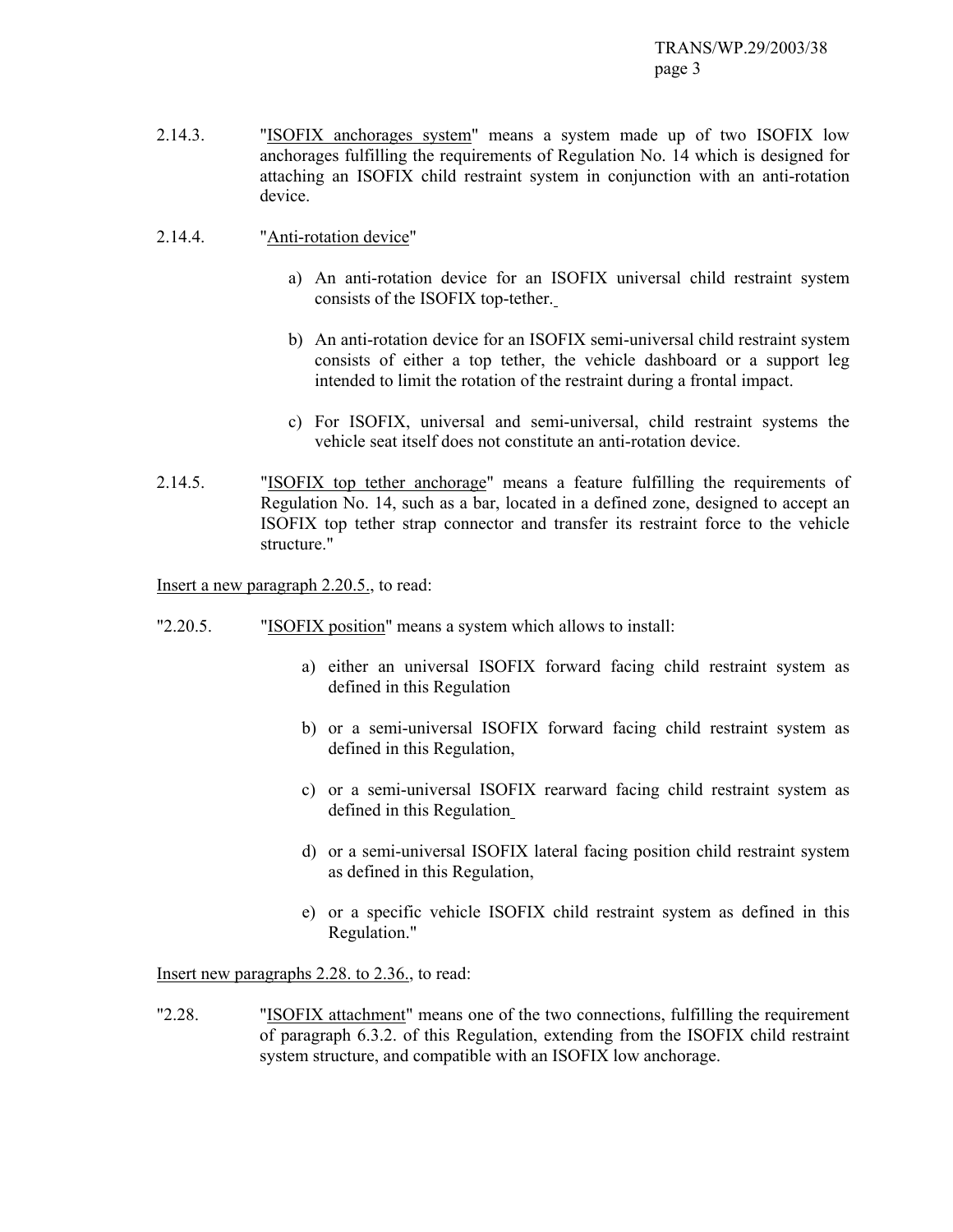- 2.29. "ISOFIX child restraint system" means a child restraint system which has to be attached to an ISOFIX anchorage system fulfilling the requirement of Regulation No. 14.
- 2.30. "Seat bight" means the area close to the intersection of the surfaces of the vehicle seat cushion and the seat back.
- 2.31. "Vehicle seat fixture (VSF)" means a fixture, according to ISOFIX size classes defined in paragraph 2.1.1.7. and whose dimension are given in figures 1 to 6 of annex 17 appendix 2 of Regulation No. 16, used by a child restraint manufacturer to determine the appropriate dimensions of an ISOFIX child restraint system and the location of its ISOFIX attachments.
- 2.32. "ISOFIX top tether connector" means a device intended to be attached to an ISOFIX top tether anchorage.
- 2.33. "ISOFIX top tether hook" means an ISOFIX top tether connector typically used to attach an ISOFIX top tether strap to an ISOFIX top tether anchorage as defined in figure 3 of Regulation No. 14.
- 2.34. "ISOFIX top tether strap" means a webbing strap (or equivalent) which extends from the top of an ISOFIX child restraint system to the ISOFIX top tether anchorage, and which is equipped with an adjustment device, a tension-relieving device, and an ISOFIX top tether connector.
- 2.35. "ISOFIX top tether attachment" is a device to secure the ISOFIX top tether strap to the ISOFIX child restraint system.
- 2.36. "A tension relieving device" means a system which allow to release the device which adjust and maintain the tension in the ISOFIX top tether strap."

Insert a new paragraph 4.9., to read:

"4.9. ISOFIX Marking

If the product includes ISOFIX attachments, the following information must be permanently visible to someone installing the restraint in a vehicle:

The ISO ISOFIX logo followed by the letter(s) that is/are appropriate for the ISOFIX size class(es) into which the product fits. As a minimum, a symbol consisting of a circle with a diameter of minimum 13 mm and containing a pictogram, the pictogram shall contrast with the background of the circle. The pictogram shall be clearly visible either by means of contrast colors or by adequate relief if it is molded or embossed.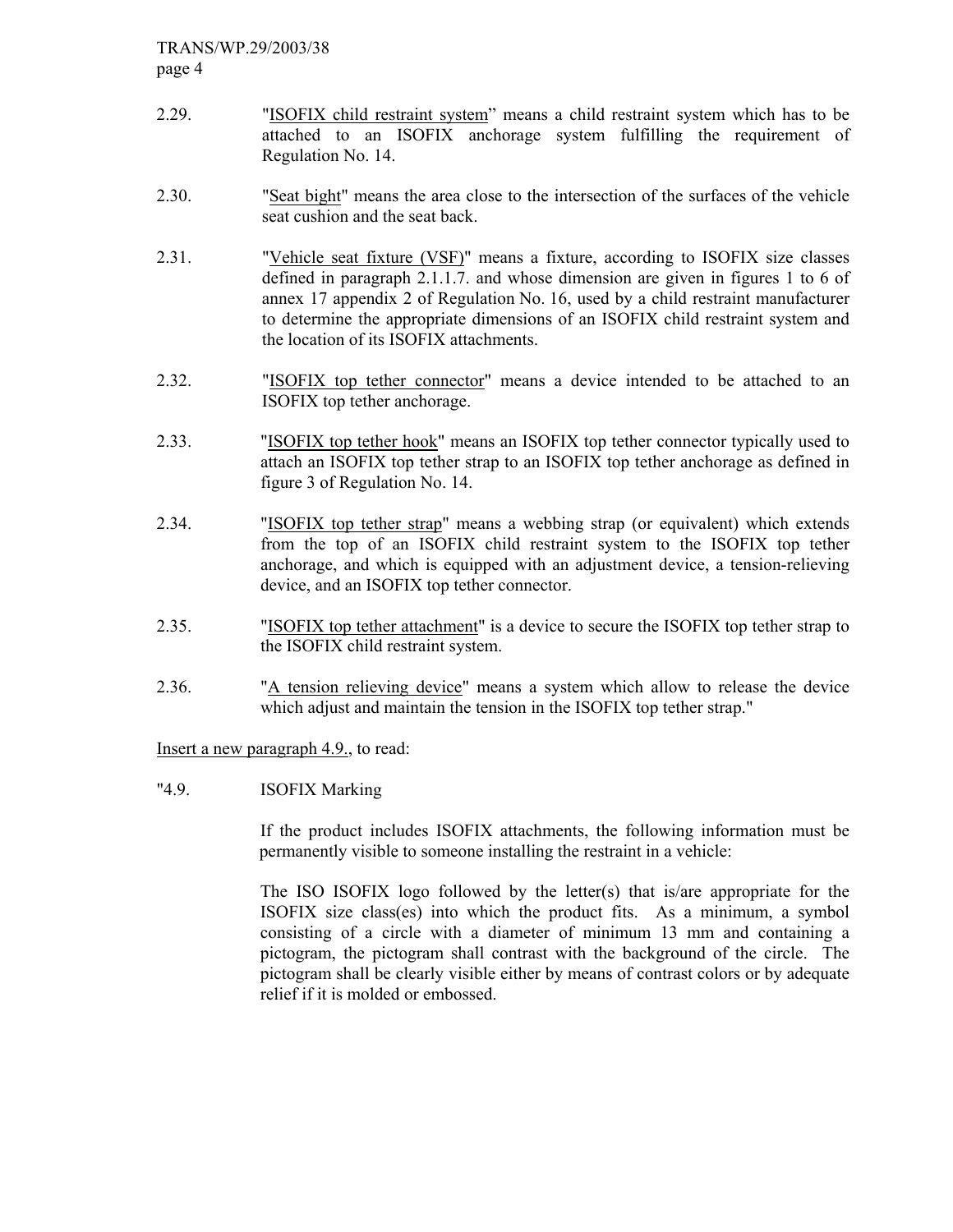

The following information may be conveyed by pictograms and/or text. The marking must indicate*:* 

- a) The essential relevant steps needed for making the seat ready for installation. For example, the method of extending the ISOFIX latch system must be explained.
- b) The position, function, and interpretation of any indicator must be explained
- c) The position and if necessary the routing of top tethers, or other means of limiting seat rotation requiring action by the user, must be indicated using one of the following symbols as appropriate.



- d) The adjustment of ISOFIX latches and the top tether, or other means of limiting seat rotation, requiring action of the user must be indicated.
- e) The marking must be permanently attached and be visible to a user installing the seat.
- f) Where necessary reference should be made to the child restraint user instructions and to the location of that document using the symbol below.



Paragraph  $5.4.1.1$ ., footnote  $1/$ , amend to read:

" .... 10 for Serbia and Montenegro, ...."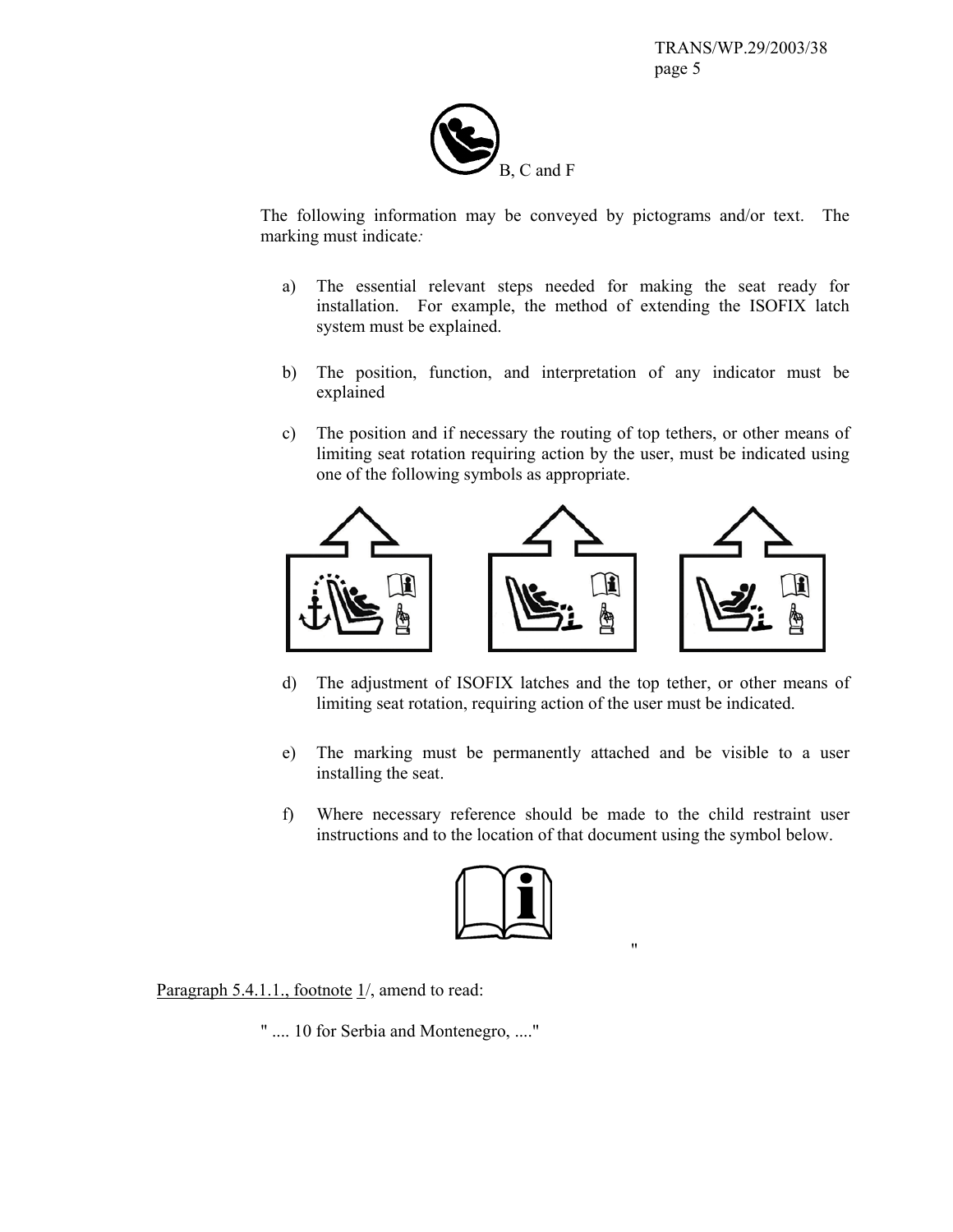## Paragraph 6.1.3., amend to read:

"6.1.3. According to the category which it belongs to, the child restraint shall be secured to the vehicle structure or to the seat structure;

|              | Category                         |              | Universal (1)               |              | Semi-universal (2)          |              | Restricted                  |              | Specific Vehicle            |
|--------------|----------------------------------|--------------|-----------------------------|--------------|-----------------------------|--------------|-----------------------------|--------------|-----------------------------|
| Group        |                                  | <b>CRS</b>   | <b>ISOFIX</b><br><b>CRS</b> | <b>CRS</b>   | <b>ISOFIX</b><br><b>CRS</b> | <b>CRS</b>   | <b>ISOFIX</b><br><b>CRS</b> | <b>CRS</b>   | <b>ISOFIX</b><br><b>CRS</b> |
| $\theta$     | Carry-cot                        | A            | NA                          | A            | A                           | A            | NA                          | A            | A                           |
|              | Rearward facing                  | A            | <b>NA</b>                   | A            | A                           | A            | NA                          | A            | A                           |
| $0+$         | Rearward facing                  | A            | <b>NA</b>                   | $\mathsf{A}$ | $\overline{A}$              | $\mathsf{A}$ | NA                          | $\mathsf{A}$ | $\overline{A}$              |
| I            | Rearward facing                  | A            | NA                          | A            | A                           | $\mathsf{A}$ | NA.                         | A            | $\mathbf{A}$                |
|              | Forward facing<br>(integral)     | $\mathsf{A}$ | $\mathsf{A}$                | $\mathsf{A}$ | $\overline{A}$              | $\mathsf{A}$ | NA                          | $\mathsf{A}$ | $\mathsf{A}$                |
|              | Forward facing<br>(non integral) | A            | NA                          | $\mathsf{A}$ | A                           | $\mathsf{A}$ | NA                          | $\mathsf{A}$ | A                           |
| $\mathbf{I}$ | Forward facing<br>(integral)     | A            | NA                          | A            | NA.                         | A            | NA.                         | A            | $\mathbf{A}$                |
|              | Forward facing<br>(non integral) | A            | <b>NA</b>                   | $\mathsf{A}$ | NA                          | $\mathsf{A}$ | NA                          | $\mathsf{A}$ | $\overline{A}$              |
| Ш            | Forward facing<br>(integral)     | A            | <b>NA</b>                   | A            | NA.                         | A            | NA.                         | A            | $\mathbf{A}$                |
|              | Forward facing<br>(non integral) | A            | NA                          | A            | NA                          | A            | NA                          | A            | A                           |

## POSSIBLE CONFIGURATIONS FOR APPROVAL GROUPS / CATEGORIES TABLE

With:

CRS: Child restraint system

A: Applicable

NA: Not Applicable

 $\mathcal{L}_\text{max}$ (1) ISOFIX universal CRS means forward facing restraints for use in vehicles with positions equipped with ISOFIX anchorages system and a top tether anchorage.

(2) ISOFIX semi universal CRS means:

- forward facing restraints equipped with support leg or
- rearward facing restraints equipped with a support leg or a top tether strap for use in vehicles with positions equipped with ISOFIX anchorages system and a top tether anchorage if needed
- or rearward facing restraints, supported by the vehicle dashboard, for use in the front passenger seat equipped with ISOFIX anchorages system,
- or lateral facing position restraint equipped if needed with an anti-rotation device for use in vehicles with positions equipped with ISOFIX anchorages system and top tether anchorage if needed."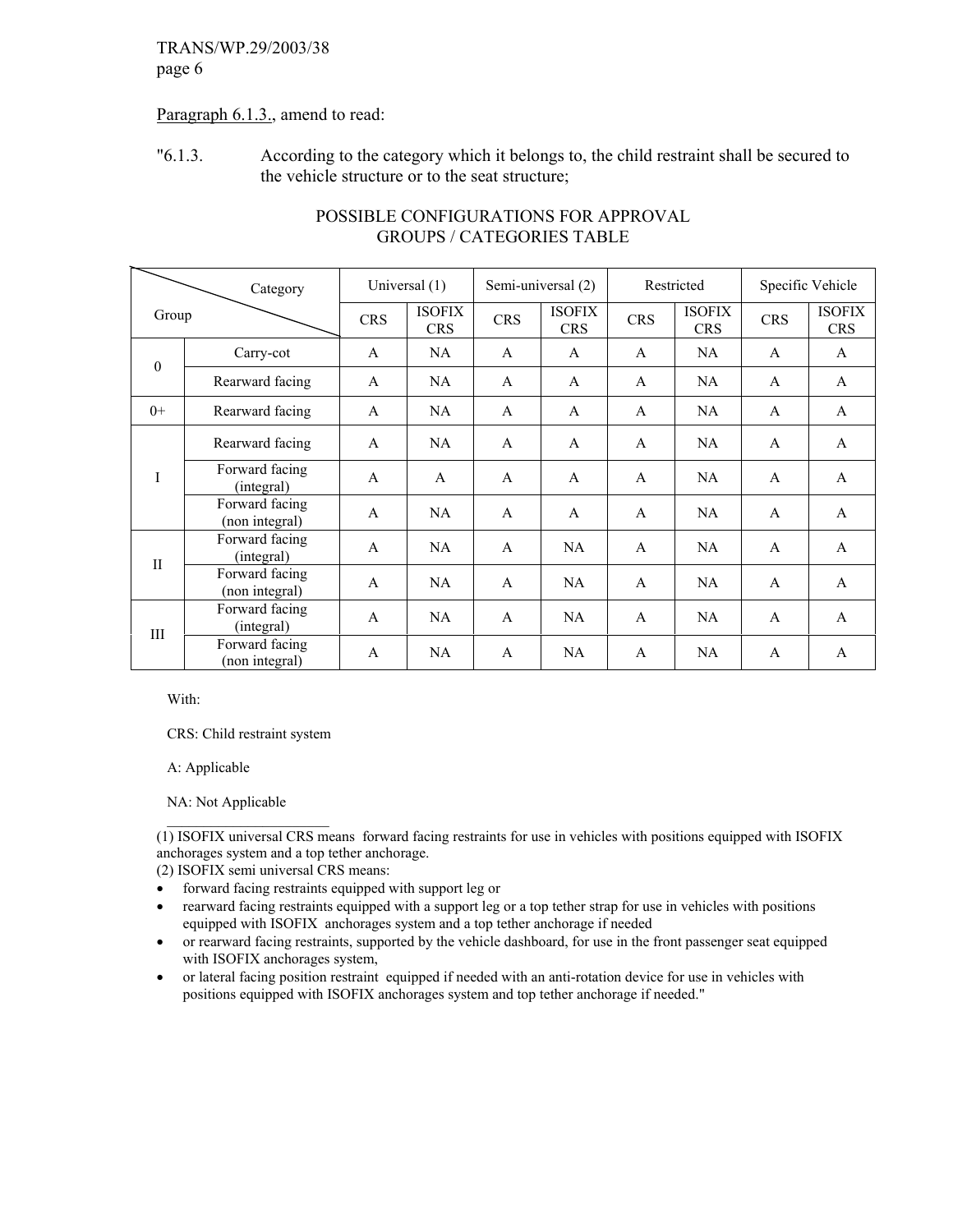Paragraph 6.1.3.1., amend to read:

"6.1.3.1. For the "universal" and "restricted" categories, by means of an adult safety-belt (with or without a retractor) meeting the requirements of Regulation No. 16 (or equivalent) fitted to anchorages meeting the requirements of Regulation No. 14 (or equivalent)."

Insert a new paragraph 6.1.3.2., to read:

"6.1.3.2. For ISOFIX "universal" child restraint systems by means of ISOFIX attachments and ISOFIX top tether strap meeting the requirements of this Regulation fitted to ISOFIX anchorages system and ISOFIX top tether anchorage meeting the requirements of Regulation No. 14."

Paragraph 6.1.3.2. (former), renumber as paragraph 6.1.3.3.

Insert a new paragraph 6.1.3.4., to read:

"6.1.3.4. For ISOFIX "semi-universal" Child Restraint Systems by means of ISOFIX attachments and ISOFIX top tether strap or a support leg or vehicle dashboard, meeting the requirements of this Regulation fitted to ISOFIX anchorages and/or to ISOFIX top tether anchorage meeting the requirements of Regulation No. 14."

Paragraphs 6.1.3.3. and 6.1.3.4. (former), renumber as paragraphs 6.1.3.5. and 6.1.3.6.

Paragraph 6.1.6., the reference to document "TRANS/WP.29/78/Rev.1, paragraph 1.42.", should read "TRANS/WP.29/78/Rev.1, paragraph 1.20."

Paragraphs 6.1.8. and 6.1.9., amend to read:

- "6.1.8. In the case of a child restraint system of the "universal" category, except ISOFIX universal child restraint systems, the main load-bearing contact point, between the child restraint and the adult safety-belt shall not be less than 150 mm from the Cr axis when measured with the child restraint on the dynamic test bench …....
- 6.1.9. If the adult belt is required to secure a "universal" category child restraint, its maximum length to be used on the dynamic test bench is defined in annex 13 to this Regulation.

To check compliance with this requirement, ……..... "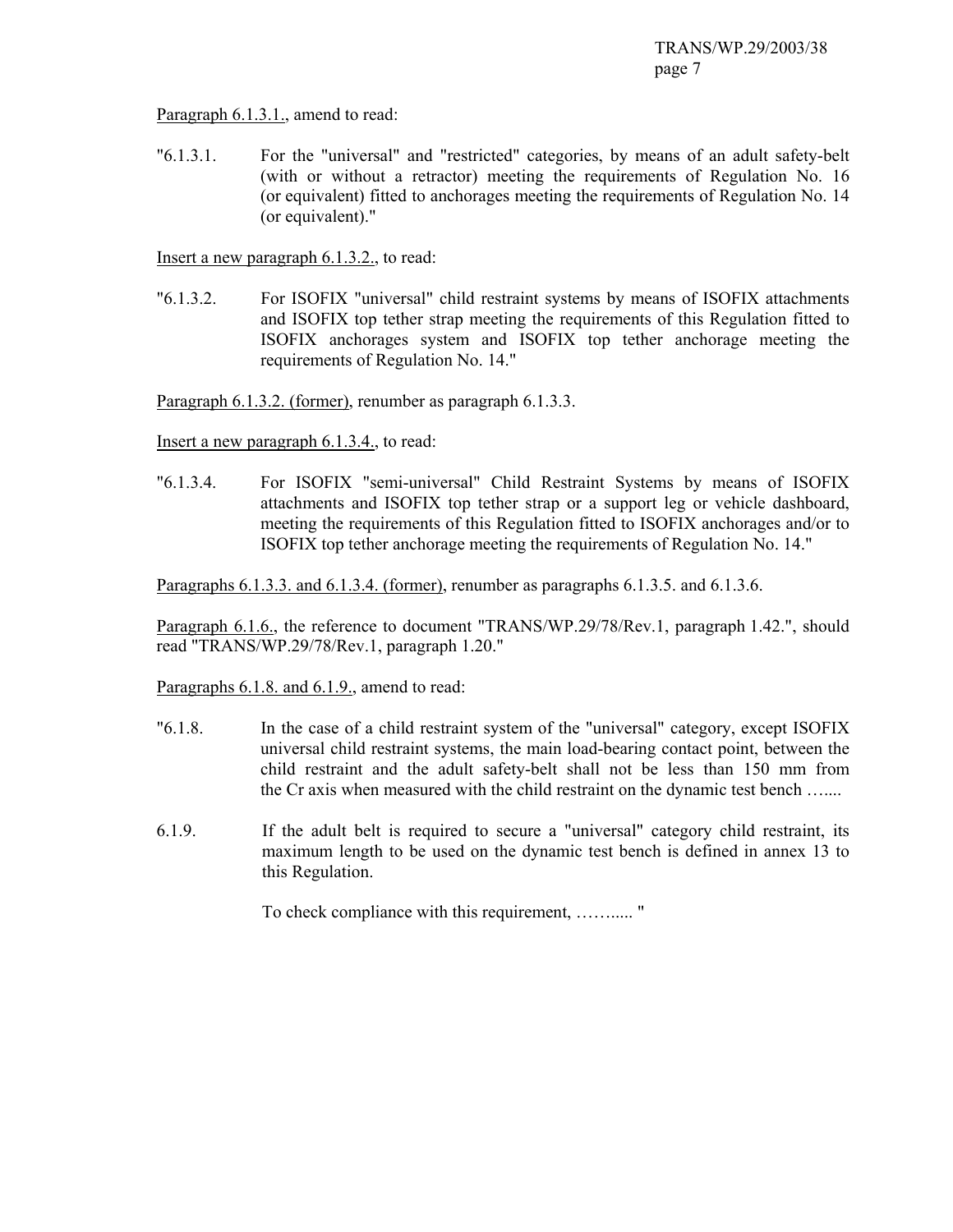#### Insert new paragraphs 6.3. to 6.3.4., to read:

- "6.3. ISOFIX restraint specifications
- 6.3.1. General characteristics
- 6.3.1.1. Dimensions

The maximum lateral, downward, and rearward dimensions for the ISOFIX child restraint system and the locations of the ISOFIX anchorages system with which its attachments must engage are defined for the ISOFIX child restraint system manufacturer by the Vehicle Seat Fixture (VSF) defined by paragraph 2.31. of this Regulation.

#### 6.3.1.2. Mass

The mass of an ISOFIX child restraint system of universal and semi-universal categories and of mass group 0, 0+,1 shall not exceed 15 kg.

- 6.3.2. ISOFIX Attachments
- 6.3.2.1. Type

ISOFIX Attachments may be according to examples shown in figure 0 (a), or other appropriate designs that are part of a rigid mechanism having provision for adjustment, the nature of which is determined by the ISOFIX child restraint system manufacturer.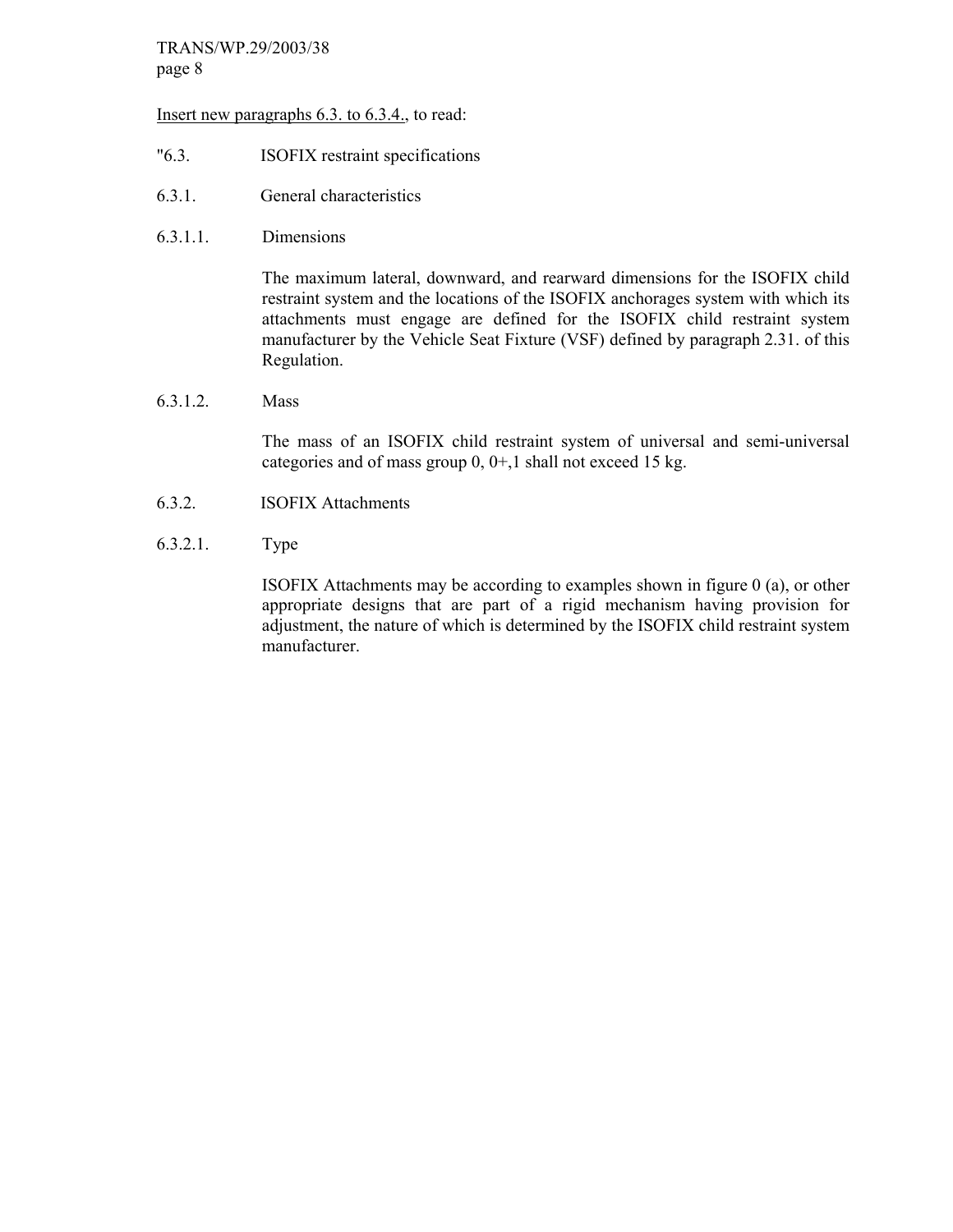



Dimensions in mm

Figure  $0$  (a)

Key

- 1 ISOFIX child restraint system attachment example 1
- 2 ISOFIX child restraint system attachment example 2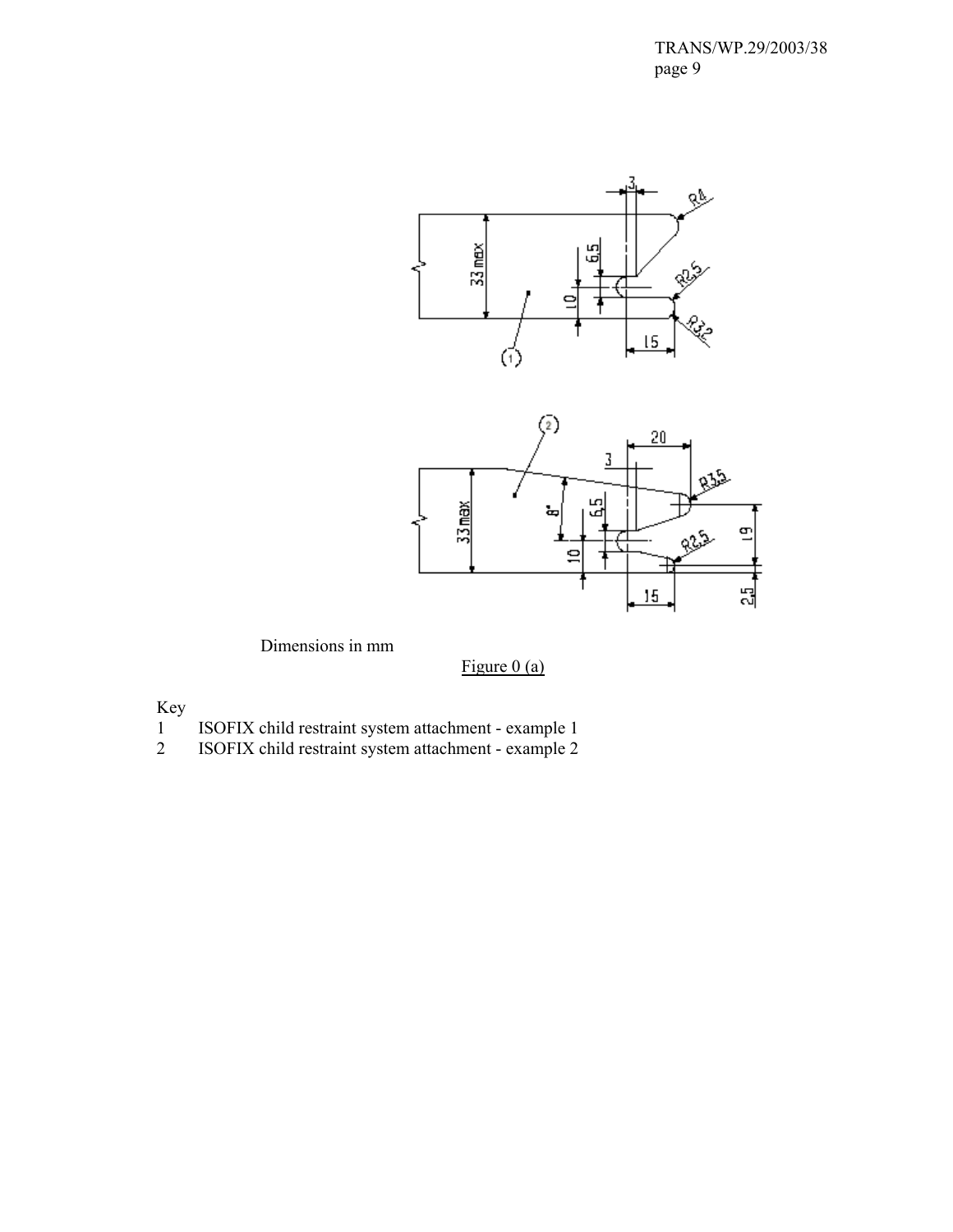#### 6.3.2.2. Dimensions

Dimensions for the portion of the ISOFIX child restraint system attachment that engages the ISOFIX anchorage system must not exceed the maximum dimensions given by the envelope in figure  $0$  (b)



Dimensions in mm

Figure 0 (b)

#### 6.3.2.3. Partial latching indication

The ISOFIX child restraint system shall incorporate means by which there is a clear indication that both of the ISOFIX attachments are completely latched with the corresponding ISOFIX lower anchorages. The indication means may be audible, tactile or visual or a combination of two or more. In case of visual indication it must be detectable under all normal lighting conditions.

- 6.3.3. ISOFIX child restraint top tether strap specifications
- 6.3.3.1. Top tether connector

The top tether connector should be ISOFIX top tether hook as shown in figure  $0$  (c), or similar devices that fit within the envelope given by figure  $0$  (c).

6.3.3.2. ISOFIX Top tether strap features

The ISOFIX top tether strap shall be supported by webbing (or its equivalent), having a provision for adjustment and release of tension.

6.3.3.2.1. ISOFIX Top tether strap length

ISOFIX Child restraint top tether strap length shall be at least 2,000 mm.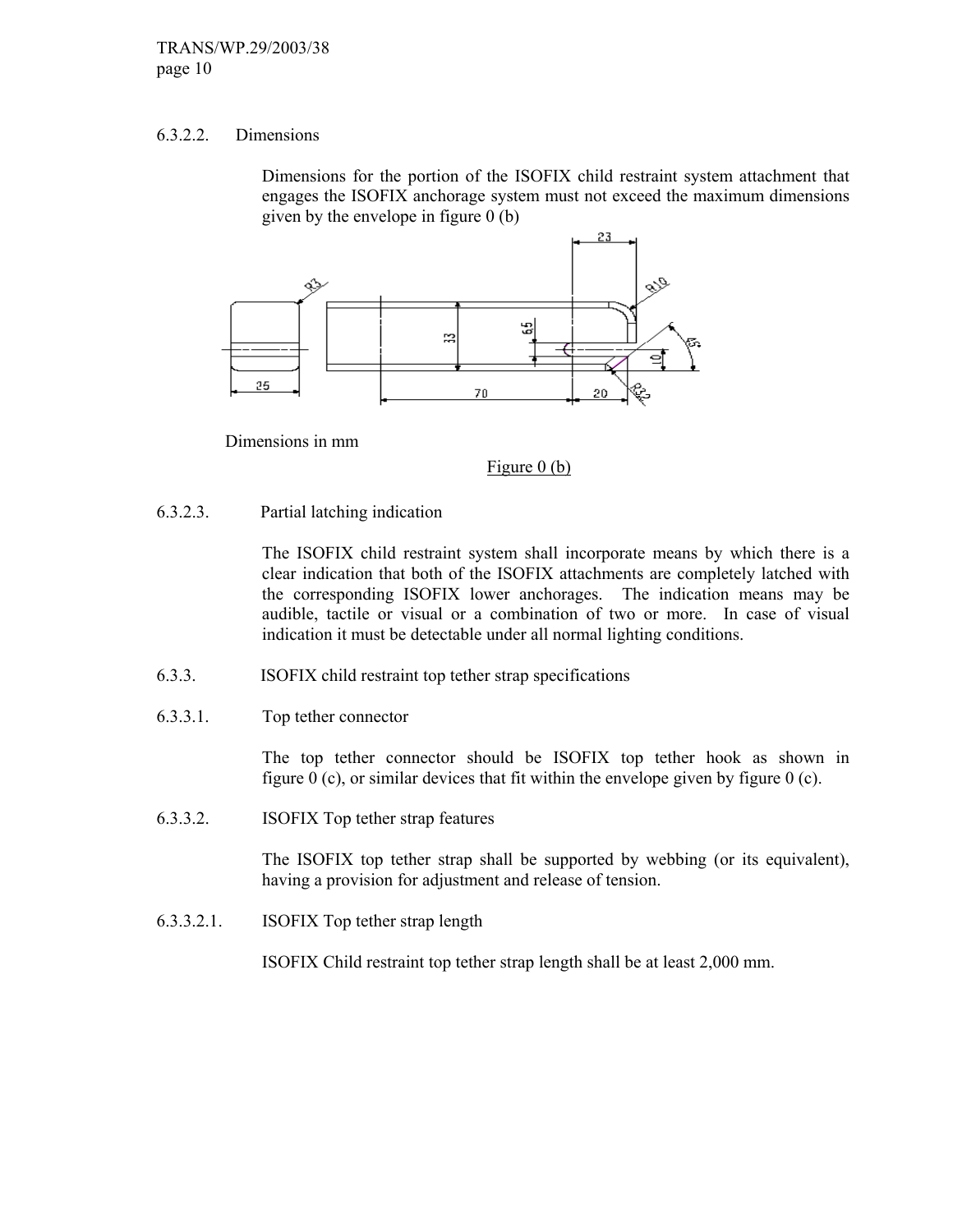#### 6.3.3.2.2. No-Slack indicator

The ISOFIX top tether strap or the ISOFIX child seat shall be equipped with a device that will indicate that all slack has been removed from the strap. The device may be part of adjustment and tension relieving device.

#### 6.3.3.2.3. Dimensions

Engagement dimensions for ISOFIX top tether hooks are shown in figure 0 (c).



Figure 0 (c): ISOFIX Top tether connector (hook type) dimensions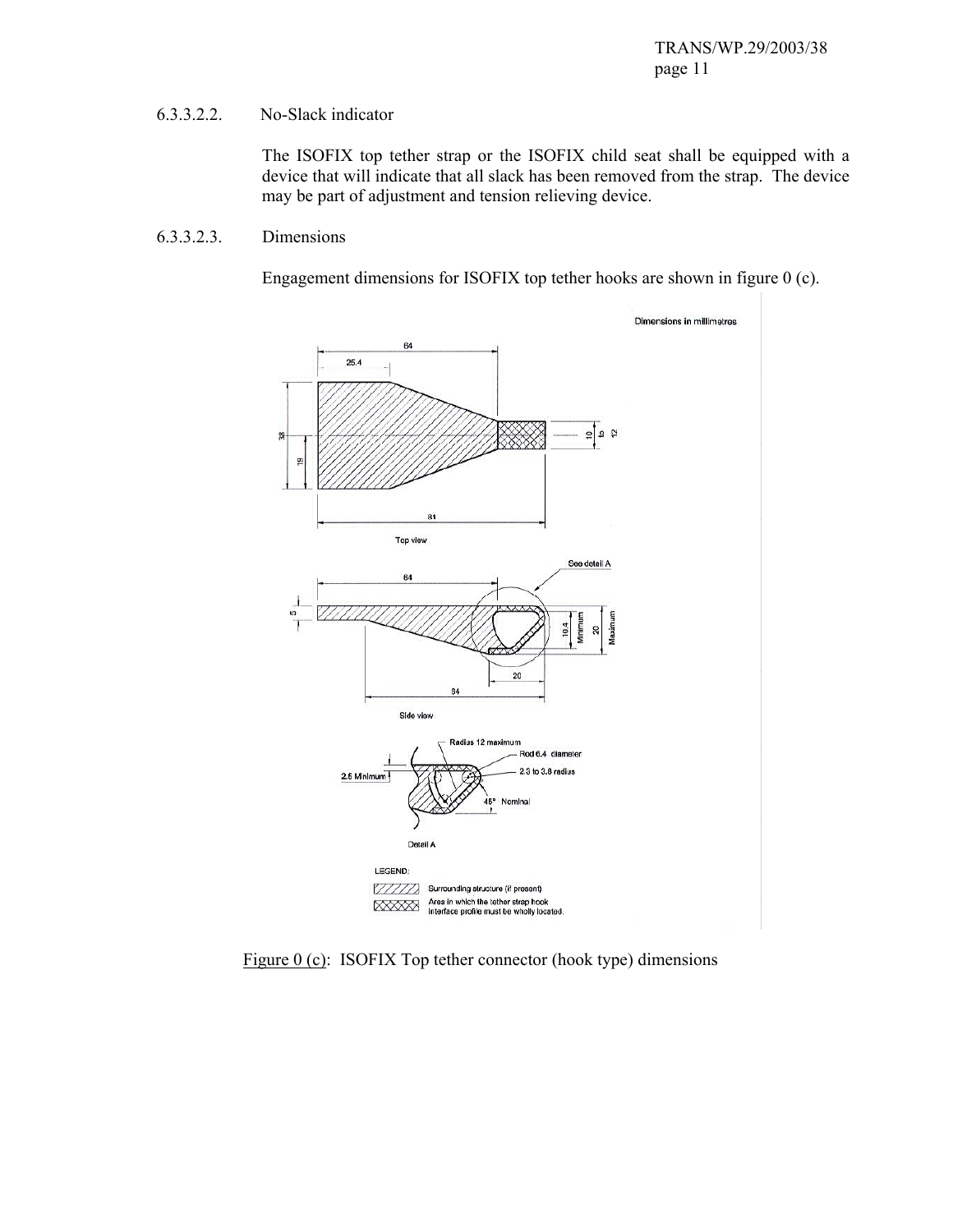6.3.4. Adjustment provisions

 The ISOFIX attachments, or the ISOFIX child restraint system itself, shall be adjustable to accommodate the range of ISOFIX anchorage locations described in Regulation No. 14."

Insert a new paragraph 7.1.4.1.9., to read:

- "7.1.4.1.9. A child restraint with a support leg shall be tested as follows:
	- a) In the case of semi-universal category the tests shall be conducted with the support leg adjusted to both its maximum and minimum adjustment compatible with the positioning of the trolley floor pan. During the tests the support leg shall be supported by the trolley floor pan as described in annex 6.
	- b) In the case of support legs out of the plane of symmetry, the worst case shall be selected by the Technical Service for the test.
	- c) In the case of specific vehicle category, the support leg shall be adjusted as specified by the child restraint manufacturer."

Insert new paragraphs 7.1.4.1.10. to 7.1.4.1.10.2., to read:

- "7.1.4.1.10. In the case of a child restraint making use of an ISOFIX anchorage system and anti-rotation device, if any, the dynamic test shall be carried out:
- 7.1.4.1.10.1. For ISOFIX CRS of size classes A and B :
- 7.1.4.1.10.1.1. with the anti-rotation device in use, and

 $\mathcal{L}_\text{max}$ 

7.1.4.1.10.1.2. without the anti-rotation device in use. This requirement does not apply when a permanent and non-adjustable support leg is used as an anti-rotation device.

> **[**Note: The extra test specified in paragraph 7.1.4.1.10.1.2., **[**which should not set a precedent for the wider introduction of special tests in Regulations to cater for misuse modes generally,**]** is subject to review five years after the entry into force of this Supplement 5 to the 03 series of amendments to Regulation No. 44, followed by possible revision.**]**

7.1.4.1.10.2. For ISOFIX child restraint system of other size classes with the anti-rotation device in use."

Paragraph 7.1.4.4.1.1., figure 1, insert a reference to a footnote 5/ to the 550 dimension, and insert the corresponding footnote 5/, to read:

"5/ For the purpose of the test specified in paragraph 7.1.4.1.10.1.1., this dimension shall be 500 mm."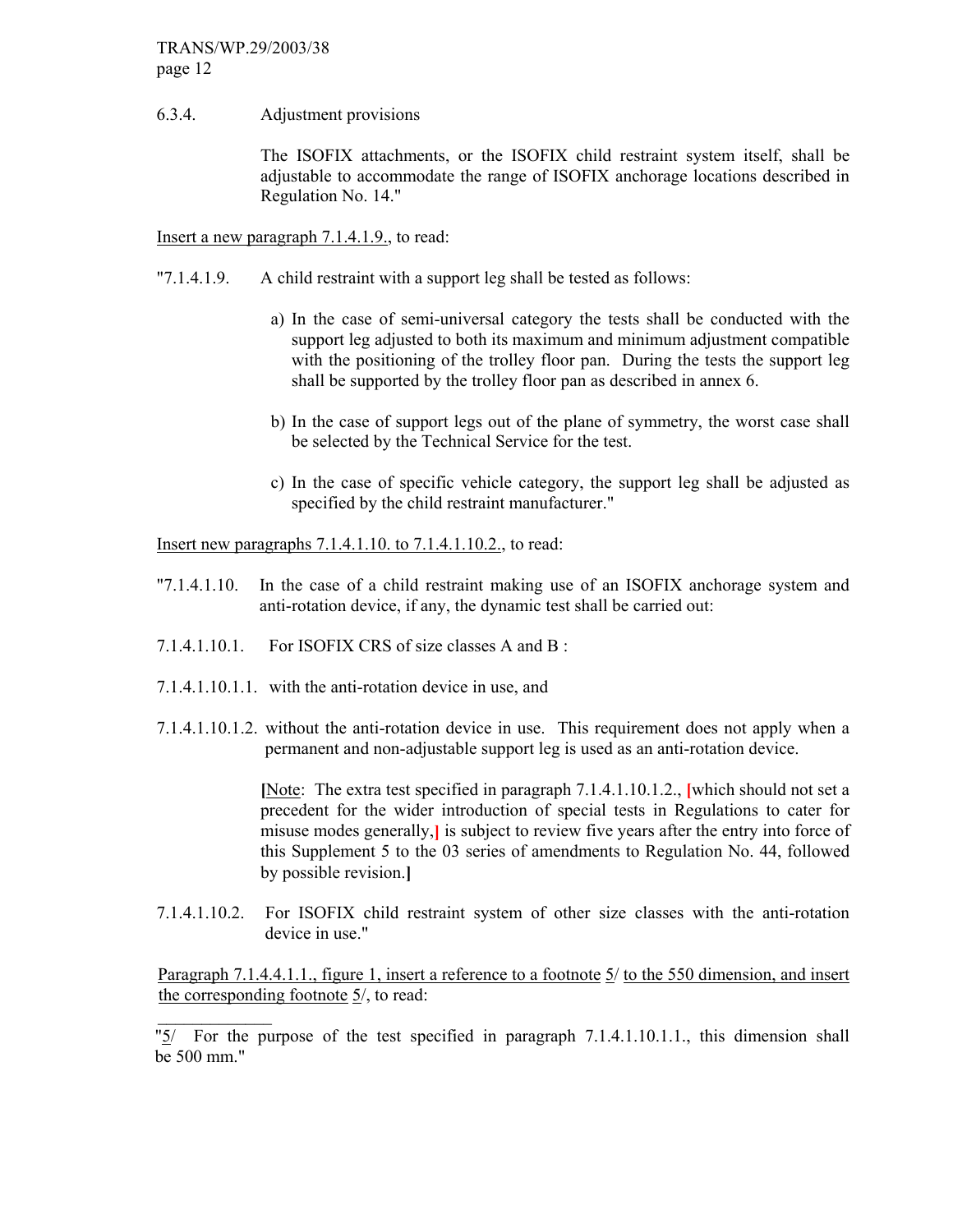Insert a new paragraph 7.2.6., to read:

"7.2.6. ISOFIX attachment specifications

 "ISOFIX attachments" and latching indicators shall be capable of withstanding repeated operations and shall, before the dynamic test prescribed in paragraph 8.1.3., undergo a test comprising  $2000 \pm 5$  opening and closing cycles under normal conditions of use."

Insert a new paragraph 8.1.3.7.8., to read:

"8.1.3.7.8. If the ISOFIX child restraint system must use a top tether, one test shall be carried out with the smallest dummy with the shorter distance of the top tether (anchorage point G1). A second test shall be carried out with the heavier dummy with the longer distance of the top tether (anchorage point G2). Adjust the top tether to achieve a tension load of  $50 \pm 5$  N."

Insert a new paragraph 8.1.3.7.9., to read:

"8.1.3.7.9. The test specified in paragraph 7.1.4.1.9.2. need only be carried out with the largest manikin for which the child restraint is designed."

Paragraph 8.2.4.3.4., the reference to footnote  $\frac{5}{}$ , and footnote  $\frac{5}{}$  (former), renumber as footnote 6/.

Insert a new paragraph 14.2.11., to read:

"14.2.11. For an ISOFIX child restraint system the following label shall be clearly visible at the point of sale without removing the packing:

#### NOTICE

1. This is an ISOFIX CHILD RESTRAINT SYSTEM. It is approved to Regulation No. 44, 04 series of amendments for general use in vehicles fitted with ISOFIX anchorages systems.

2. It will fit vehicles with positions approved as ISOFIX positions (as detailed in the vehicle handbook), depending on the category of the child seat and of the fixture.

3. The mass group and the ISOFIX size class for which this device is intended is : ……………………...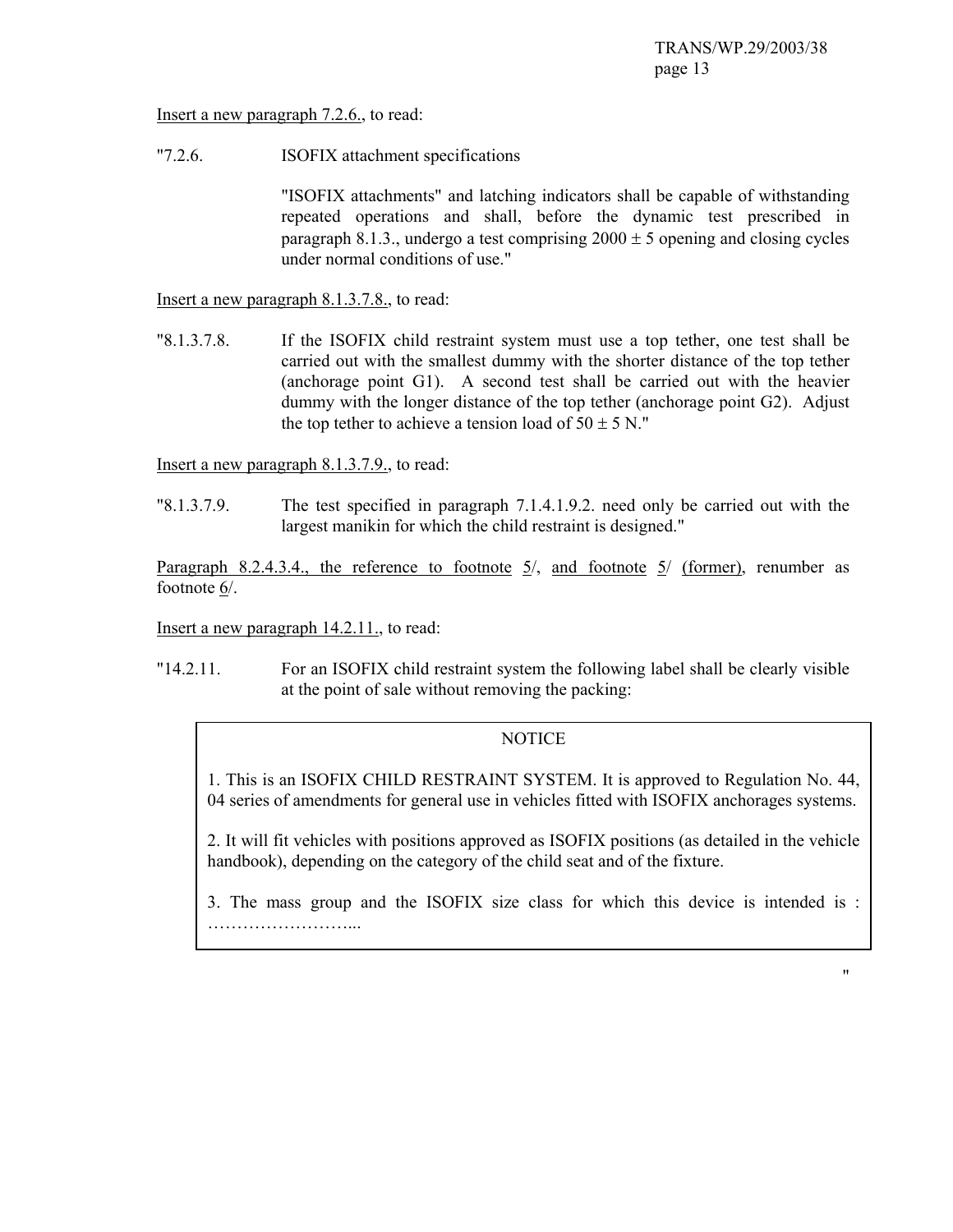Paragraph 14.3.1., amend to read:

"14.3.1. The mass groups and the fixture for which the device is intended"

Insert a new paragraph 14.3.18., to read:

"14.3.18. For an ISOFIX child restraint system, the instruction for use must be given to read the car manufacturer's handbook."

Annex 6,

Paragraph 1.1., amend to read:

"1.1. For tests on child restraint systems, the trolley, carrying the .... For tests on child restraint systems in the vehicle specific category the trolley with the ....... "

Insert new paragraphs 3.3 to 3.3.1.5., to read:

"3.3. Trolley floor pan

 $\mathcal{L}_\text{max}$ 

- 3.3.1. The floor pan of the trolley shall be constructed of a flat sheet of metal of uniform thickness and material , see figure 2 of appendix 3 to this annex.
- 3.3.1.1. The floor pan shall be rigidly mounted on the trolley. The height of the floor pan relative to the Cr axis projection point, dimension  $X \sim 2$  in figure 2, shall be adjusted to meet the requirements of paragraph 7.1.4.1.9.
- 3.3.1.2. The floor pan shall be designed so that the surface hardness should not be below 120 HB, according to EN ISO 6506-1:1999.
- 3.3.1.3. The floor pan shall withstand an applied vertical concentrated load of 5 kN without causing a vertical movement greater than 2 mm referring to Cr axis and without any permanent deformation occurring.
- 3.3.1.4. The floor pan shall have a surface roughness not exceeding Ra 6,3 according to ISO 4287:1997.
- 3.3.1.5. The floor pan shall be designed so that no permanent deformation is occurring after a dynamic test of a child restraint system, according to this Regulation.

 $2/$  The dimension X shall be of 210 mm with an adjustment range of  $\pm$  70 mm"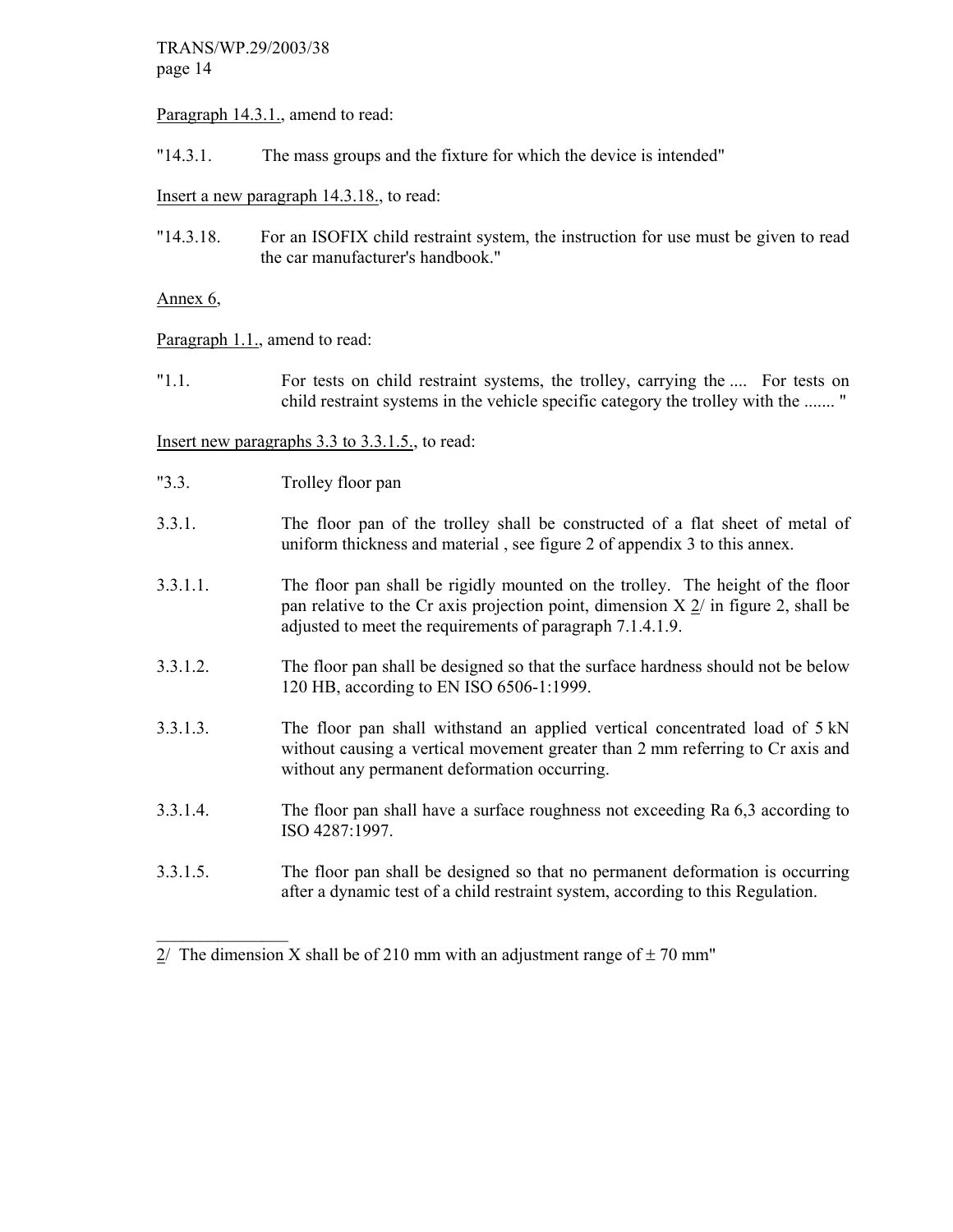## Annex 6, appendix 3,

Paragraph 1., amend to read:

"1. The anchorages shall be positioned as shown in the figures 1, 2 and 3 below."

Paragraphs 2.1. and 2.2., amend to read:

- "2.1. For child restraint using lap belts, points A and B;
- 2.2. For child restraint using lap and diagonal belts, points A, BO and C."

## Insert a new paragraph 2.3., to read:

"2.3. For child restraints using ISOFIX attachment, rearmost point H1 and H2."

Paragraphs 3. and 4., amend to read:

- "3. Anchorages A, B and/or (rearmost) H1 H2 and D shall be used ........ upper anchorage.
- 4. Anchorages A, B and/or (rearmost) H1 H2, E and F shall be used ......... upper anchorages."

Paragraph 8., amend to read:

- 8. For testing of child restraints
	- a) in the "universal" and "restricted" categories, a standard retractor belt, as specified in annex 13,
	- b) in the ISOFIX "universal category" an ISOFIX anchorages system and ISOFIX top tether anchorage as described in paragraphs 5.2.3.1. and 5.2.4.4. of Regulation No. 14, shall be fitted to the test seat,
	- c) In the ISOFIX "semi-universal" category an ISOFIX anchorages system as described in paragraph 5.2.3.1. of Regulation No. 14 and ISOFIX top tether anchorage as described in paragraph 5.2.4.4. of Regulation No. 14 or the dashboard and the floor pan as described in annex 6, paragraphs 3.2. and 3.3."

Insert a new paragraph 9., to read:

"9. For testing of child restraints with top tether, the anchorage G1 or G2 shall be used."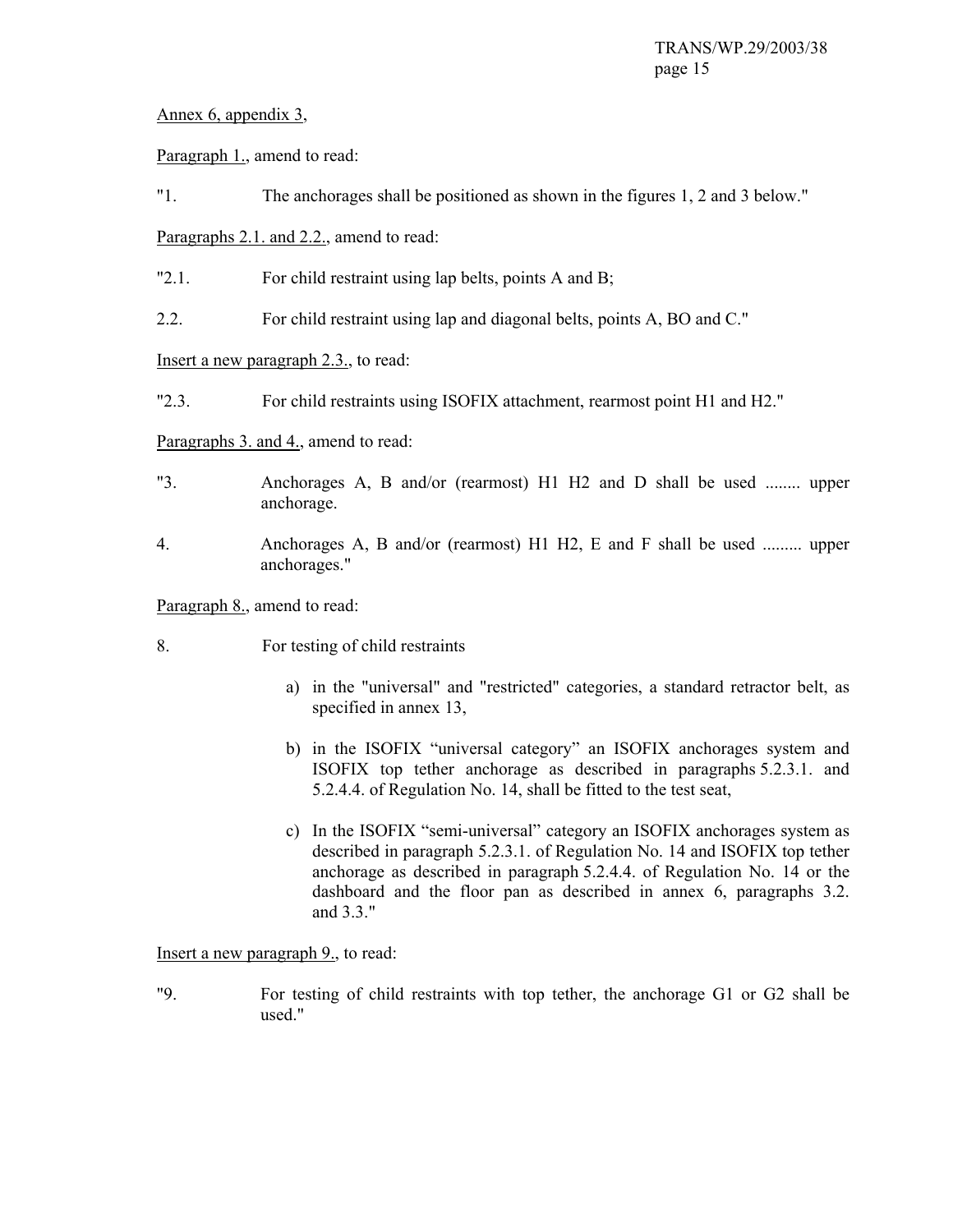#### Insert a new paragraph 10., to read:

"10. In the case of child restraints utilising a support leg, the technical service shall select the anchorages to be used according to paragraphs 2., 3., 4. or 5. above and with the support leg adjusted as specified in paragraph 7.1.4.1.9."

Figure 1, amend to read:

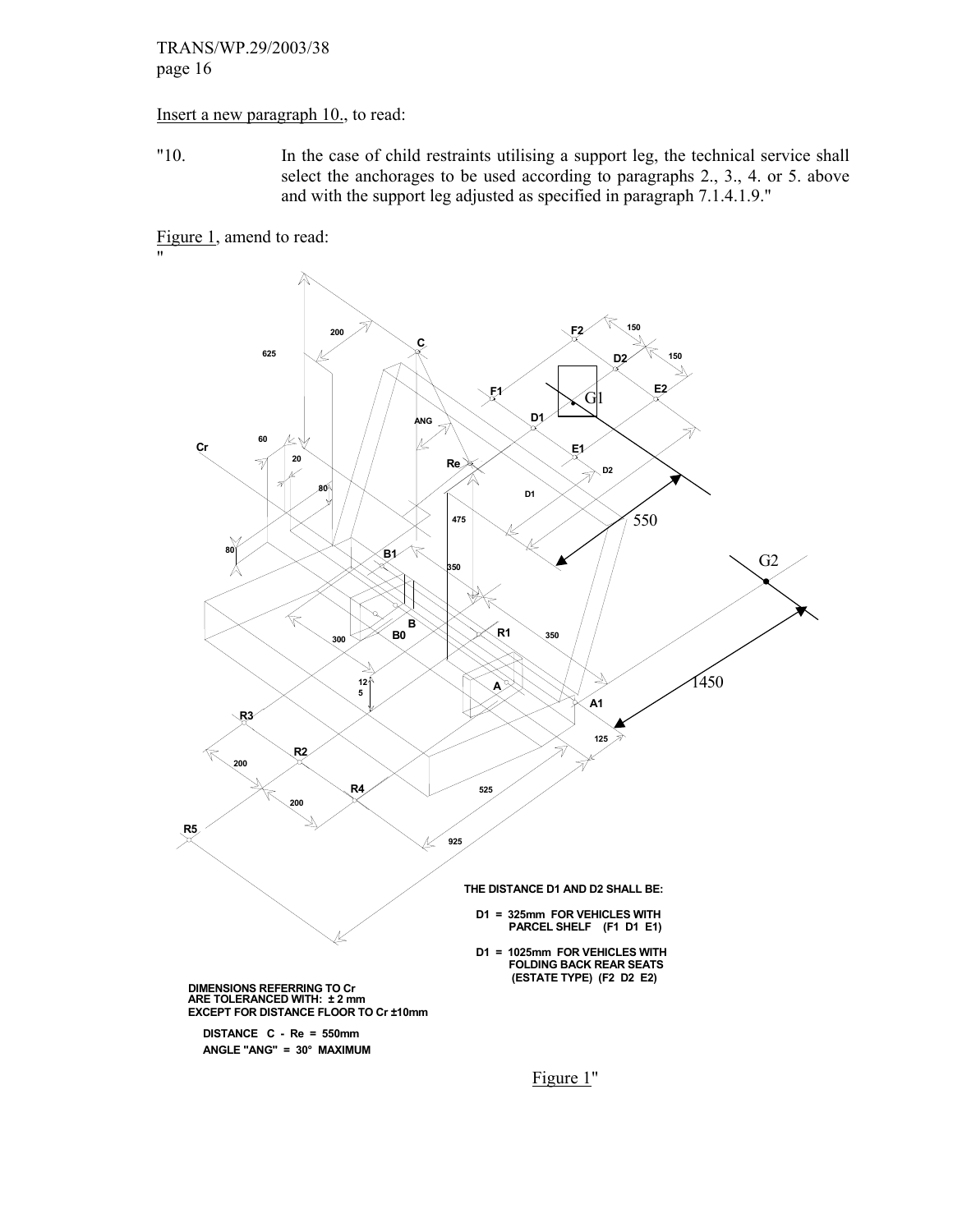$\bar{\theta}$ 

## Figure 2, amend to read

 $^{\prime\prime}$ 



FLOOR AREA IS HATCHED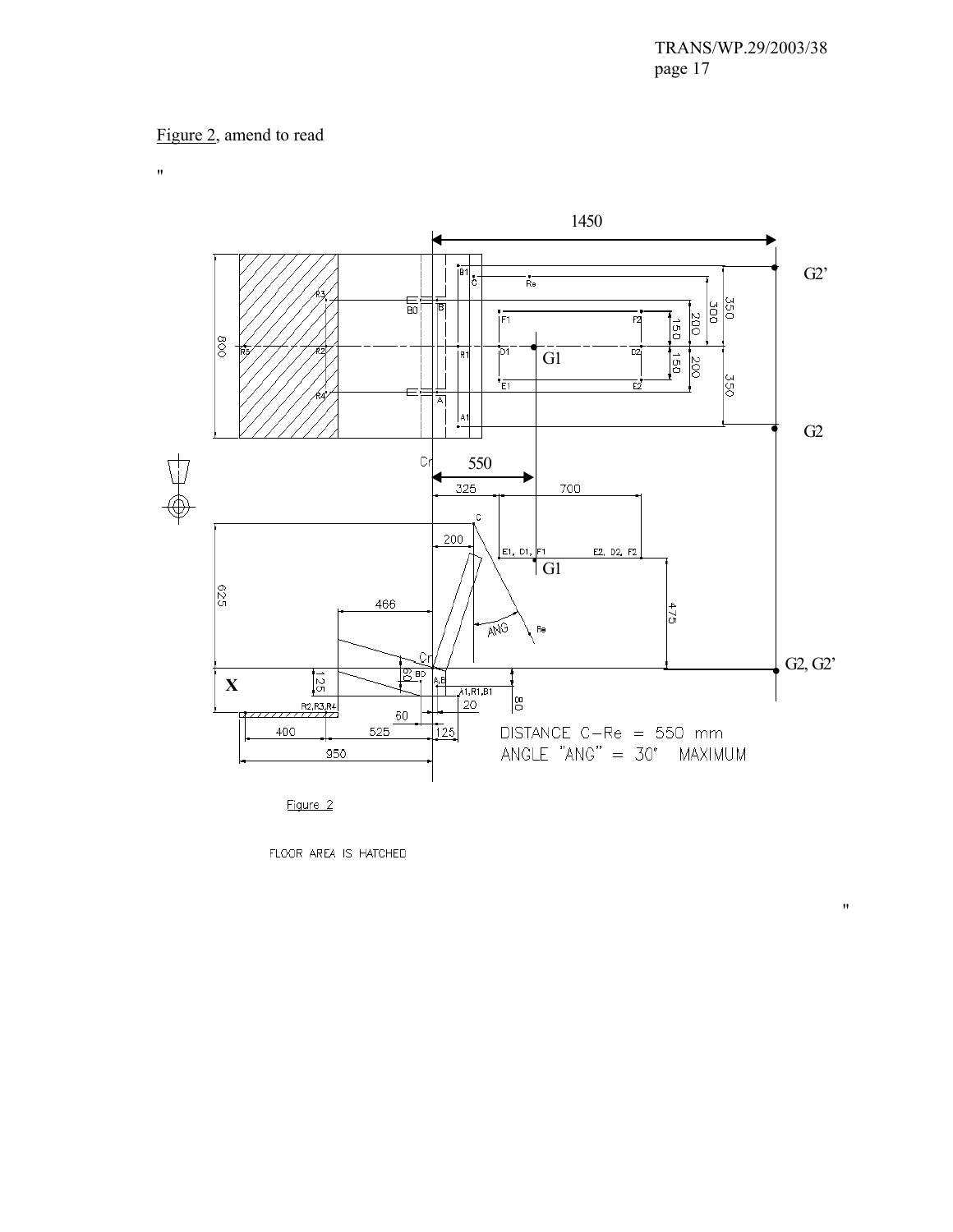$\mathbf{u}$ 

# Insert a new figure 3, to read:



Anchorage points H1 & H2 – 6 mm  $\pm$  0.1 mm

Figure 3"

Annex 8, appendix 3, paragraph 3.2.1., table 2, insert the missing row 13, to read: "........

|               | neck width | ັ |
|---------------|------------|---|
|               |            |   |
| $\sim$ $\sim$ |            |   |

......."

Annex 11, footnote  $1/$ , amend to read:

"<sup>1</sup>/ See text of Regulation No. 16."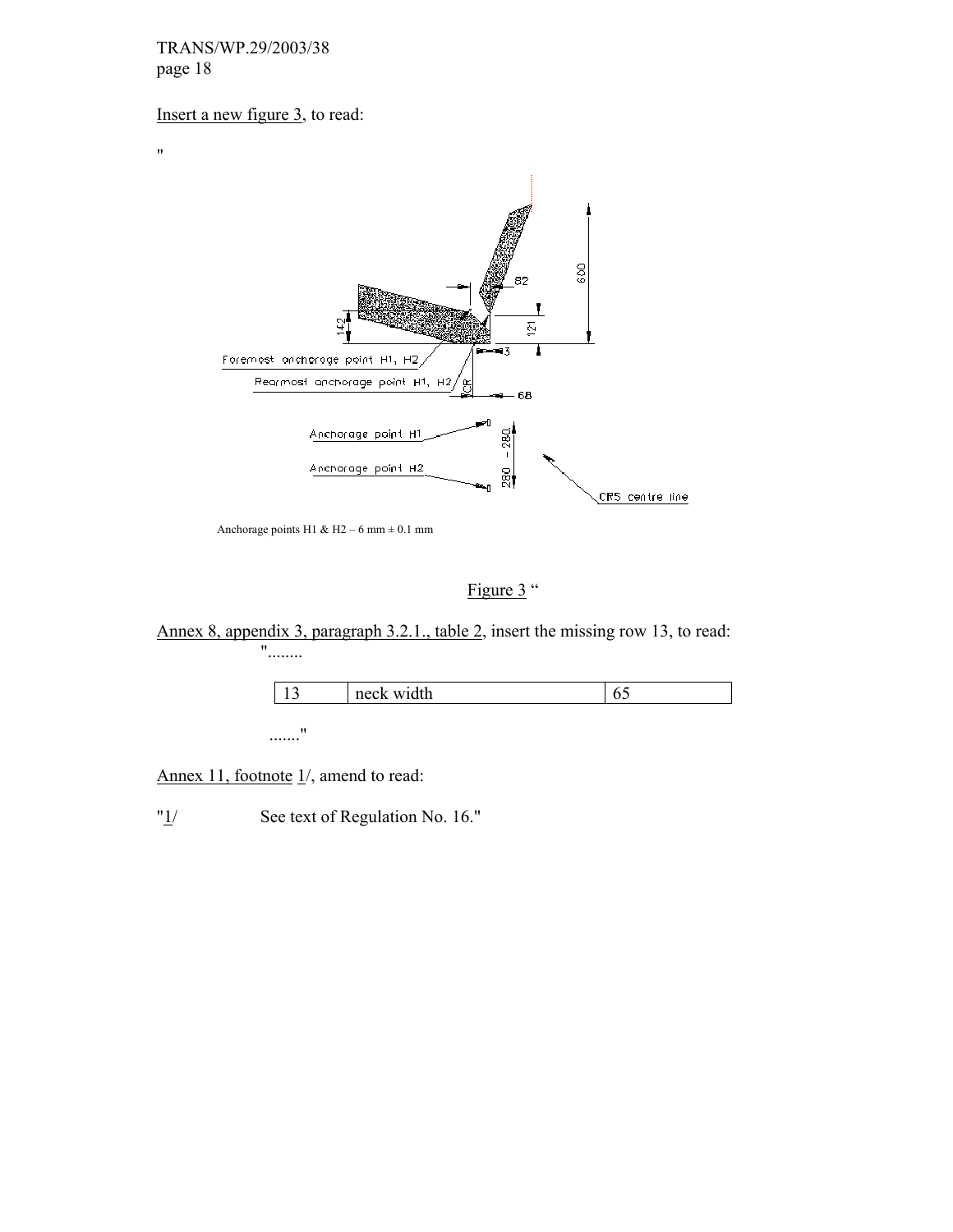#### Annex 21,

The figure, amend to read:

 $\mathbf{u}$ 



Paragraph 1.2.3., amend to read:

"1.2.3. Extract all webbing from the retractor spool and allow the tension in the belt between the retractor and pillar loop to drop to the retractor tension. The spool shall be locked before the dynamic test."

Insert a new paragraph 1.3., to read:

"1.3. ISOFIX attachment

For an ISOFIX child restraint system with adjustable position seat bight ISOFIX anchorages. Attach the unladen ISOFIX child restraint system onto the seat bight anchorages H1-H2 in the appropriate test position. Allow the ISOFIX child restraint latch mechanisms to pull the unladen ISOFIX child restraint system towards the seat bight. Apply an additional force of  $135 \pm 15$  N in a plane parallel to the test bench seat cushion surface in the direction of the seat bight to overcome frictional forces between the ISOFIX child restraint system and the seat cushion, assisting the self-tensioning effects of the latch mechanism. The force shall be applied on or equally about the centerline of the ISOFIX child restraint and at a height not more than 100 mm above the test bench cushion surface. If needed, adjust the top tether to achieve a tension load of  $50 \pm 5$  N. \*/ Place appropriate test